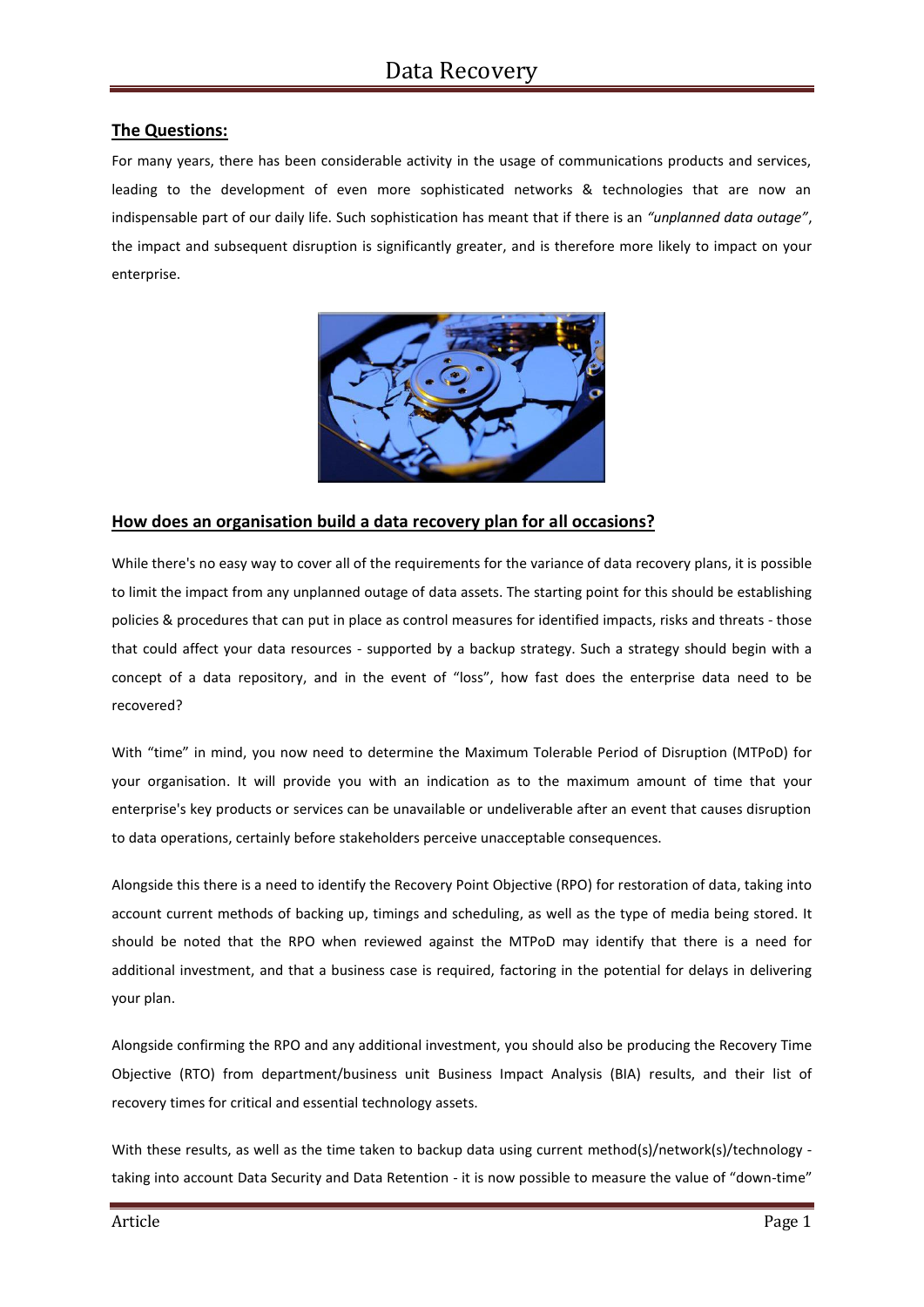in lost revenue and/or production and place a value against the data recovery time, thereby supporting ongoing Disaster Recovery (DR) investment in "Organisational Resilience".

# **What are the pitfalls to avoid? How do you avoid them?**

One would hope that most organisations have recognised the likely pitfalls that could happen, and how best to avoid them.

The "tender-loving-care" for managing **data** resources can sometimes become rather less important, as more interesting technology or applications are implemented. Whatever the case, enterprises must consider a minimum standard, detailed as such:

Pitfalls that should be avoided:

- Policies & procedures not observed
- Failure to backup all devices & systems
- Lack of long term archiving & record keeping
- Reliance on data recovery from various media sources
- Keeping operating system (OS) & virus control up to date

#### Avoidance measures:

- Monitor change of staff & access to systems
- Ensure backup processes & procedures are managed correctly
- Establish
- Check data
- Automate

Therefore, unless a rigorous approach is taken and regular testing & exercising of processes & procedures occurs, specifically relating to data recovery, the likelihood is that at a point in time you will need to recover critical data and without "something-in-place" it will go wrong!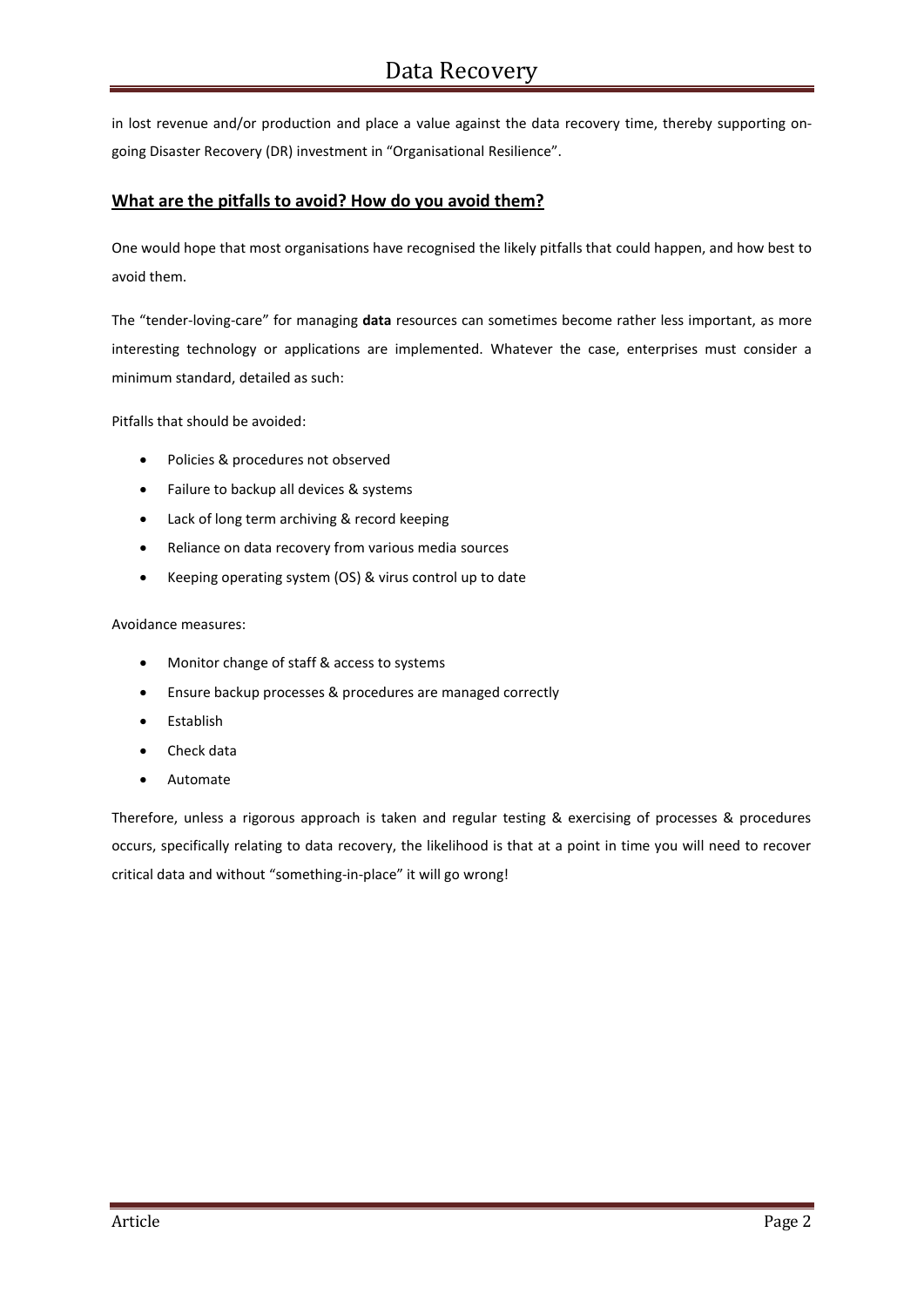## **What are the best practices? How do you implement them?**

There are a range of best practices that any organisation should consider and take guidance, they are:

- ITIL (Information Technology Infrastructure Library)
	- o Essentially, IT services should be explicit and strictly focused on client needs. This should be combined with clearly defined responsibilities for service provision within the IT organisation, and effectively designed IT processes. As a result, the IT organisation concentrates on the services required by the customer side, rather than being focused on technologies.
- ISO 20000
	- o ISO/IEC 20000, like its British Standard; BS 15000 predecessor, was originally developed to reflect best practice guidance contained within the ITIL framework, although it equally supports other IT service management frameworks and approaches including Microsoft Operations Framework and components of ISACA's (Information Systems Audit and Control Association) & COBIT (Control Objectives for Information and Related Technology) framework.
- ISO 22301
	- o This standard explains the purpose of Business Continuity Management System (BCMS), a management system used to manage business continuity and controls within an organisation. Bringing business continuity deliberately under overt management control is a central principle throughout the ISO/IEC 22301 standards. Its predecessor was British standard; BS 25999.
- ISO 27000
	- o This standard explains the purpose of an Information Security Management System (ISMS), a management system used to manage information security risks and controls within an organisation. Bringing information security deliberately under overt management control is a central principle throughout the ISO/IEC 27000 standards. Its predecessor was British Standard; BS7799 – Part 2.

As far as implementation is concerned, "one size" does not fit all, in fact each organisation has (or should have!) developed its data resources over a period of time using different processes & procedures.

The key objective is to gain agreement on the "risk appetite": how important and valuable is the information held electronically for your organisation?

Sometimes the answer is readily available, sometimes not. Generally the level of risk is dependent on the type of operations being conducted or the engagement with Stakeholders. Whatever the case, decisions have to be made as to the importance of data, and the "depth" of best practice to be implemented.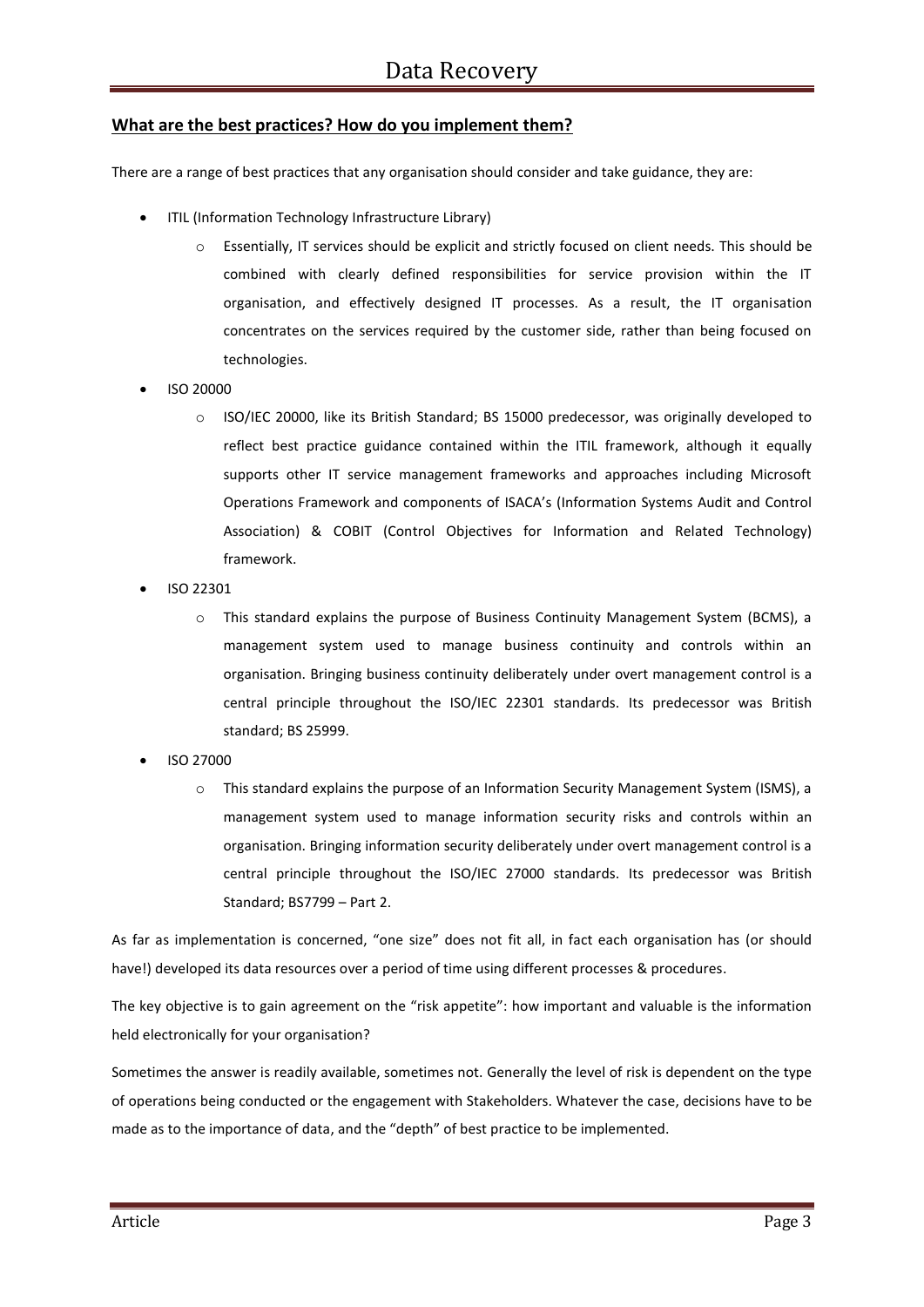# **What else needs to be considered when creating a data recovery plan for all occasions?**

A realistic impact analysis of systems should see the 80/20 rule at work, where 20% of high-risk and missioncritical systems require 80% of the available resources. It is therefore critical that organisations recognise which system(s) are critical, and those that are essential, putting in place specific data recovery measures.

The key areas for consideration are:

- Cost;
	- o Space (i.e. own or third party, on and/or off-site)
	- o Distance (i.e. network provision, commissioning, purchase and/or rental, maintenance)
	- o Speed & Capacity (i.e. Fibre/high bandwidth network to secondary site)
	- o Complexity (i.e. tape, mirroring, replication, electronic vaulting mix)
		- **Tape** 
			- On and/or off-site (e.g. in-house storage, third party)
		- Mirroring
			- On and/or off-site (e.g. shared or secure area)
		- **Replication** 
			- On and/or off-site (e.g. Cloud)
		- Electronic Vaulting
			- On and/or off-site (e.g. Storage Area Networks (SAN))
- Challenges;
	- o Data replication on backup media
	- o Long term archiving & record keeping
	- o Data recovery from various types of media
	- o Disaster recovery delivery of RPO & RTO to users

Any organisation seeking to protect itself by providing specific resilience measures to protect its information resources must be prepared to invest time and effort into due diligence activities, thus ensuring an acceptable level of service assurance that will ensure data recovery. This investment must continue to be reviewed over its life cycle, taking into account changing technology and changing business requirements that could put at risk any backup and recovery arrangements. These kinds of preparations ensure that resilience is maintained, and kept operationally ready for a time when there is a service disruption and you need to restore critical data for your enterprise to survive.

#### References:

<https://en.wikipedia.org/wiki/Backup> <http://www.wikihow.com/Back-Up-Data>